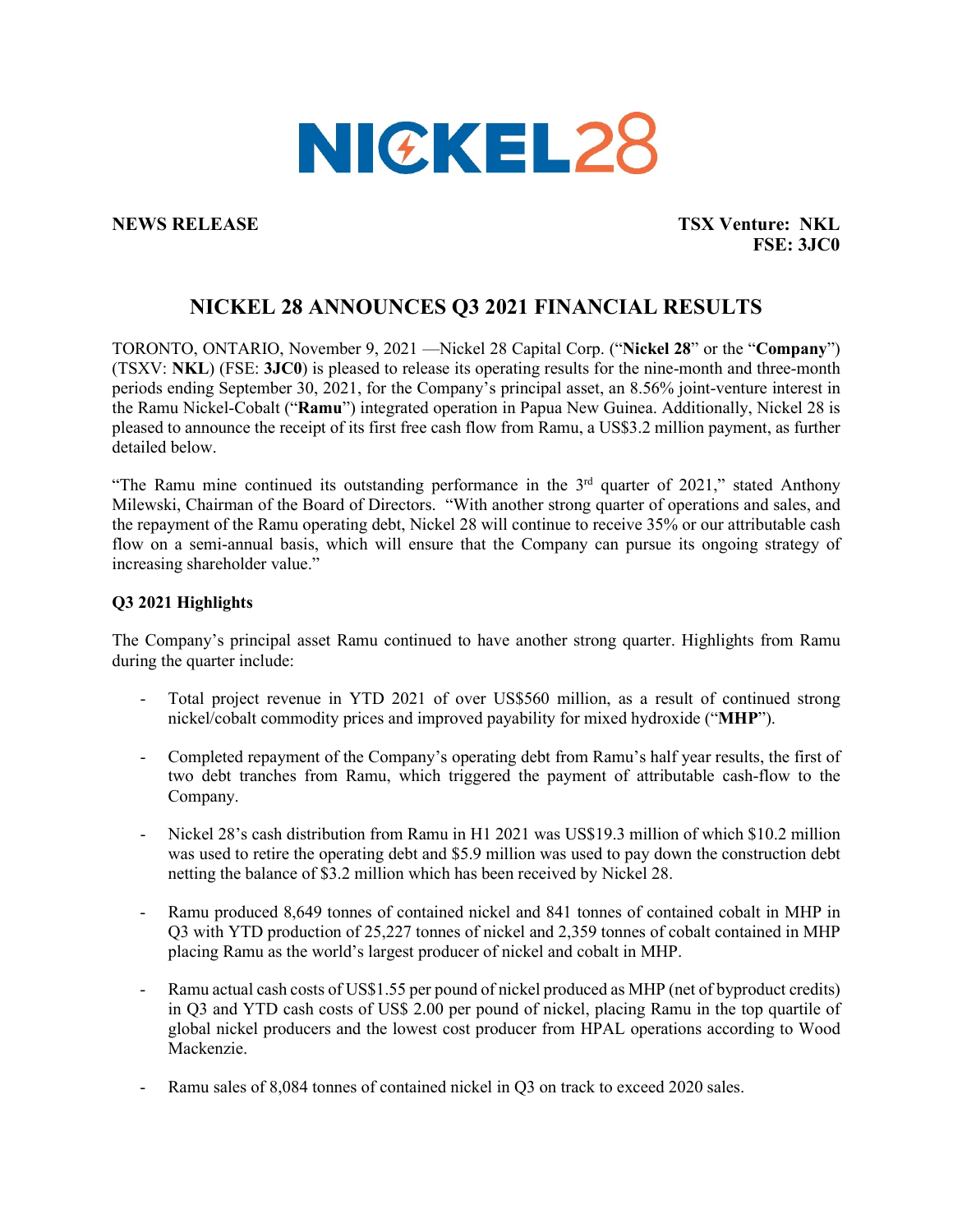#### **Ramu Production and Cost Table**

Ramu's unaudited operating and financial performance for the periods noted are presented below.

|                                                         | 2020           |        | 2021           |        |
|---------------------------------------------------------|----------------|--------|----------------|--------|
|                                                         | Q <sub>3</sub> | Q3 YTD | Q <sub>3</sub> | Q3 YTD |
| Ore Processed (dry kt)                                  | 954            | 2,688  | 924            | 2,705  |
| MHP Produced (dry tonne)                                | 23,015         | 63,167 | 22,224         | 65,290 |
| Contained Nickel (tonne)                                | 9,048          | 25,286 | 8,649          | 25,227 |
| Contained Cobalt (tonne)                                | 821            | 2,941  | 841            | 2,359  |
| Nickel Capacity Utilization (% of design <sup>1</sup> ) | 111%           | 103%   | 106%           | 103%   |
| MHP Shipped (dry tonne)                                 | 16,529         | 50,674 | 20,423         | 71,113 |
| Contained Nickel (tonne)                                | 6,584          | 20,247 | 8,084          | 27,803 |
| Contained Cobalt (tonne)                                | 584            | 1,750  | 767            | 2,556  |
| <b>Cash Cost Actual</b> <sup>2</sup>                    | \$1.84         | \$2.02 | \$1.55         | \$2.00 |

*Note (1) Ramu design capacity of 32,600 tonne/year contained Ni*

*Note (2) Actual Cash Cost net of byproduct credit*

A. Nickel 28 has included certain performance measures in this press release that do not have any standardized meaning prescribed under International Financial Reporting Standards ("IFRS"), including "Cash Cost Actual". The presentation of these non-IFRS measures is intended to provide additional information and should not be considered in isolation or as a substitute for measures of performance prepared in accordance with IFRS. Other companies may calculate these non-IFRS measures differently.

B. These figures have not been audited and are subject to change. The information presented above has not been audited by the Company's independent accountants, should not be considered a substitute for audited financial statements and should not be regarded as a representation by the Company as to the actual financial results.

"Despite the challenges brought on by Covid-19, the operational team at Ramu and our partner MCC continue to deliver exceptional performance" stated Anthony Milewski. "Although there have been some inflation pressures from input commodities, those have been more than offset by improved cobalt prices and increased payables for nickel and cobalt in MHP given its growing importance as a feed source for lithium-ion battery production" continued Mr. Milewski. "YTD cash costs of \$2.03 per pound of nickel are back in line with expectations and reflect strong byproduct credits from cobalt".

#### **Ramu Mineral Resource and Reserve Update**

The continued impact of Covid-19 has resulted in a delay to a planned visit by the Company's representatives to the Ramu operations to conduct a further review of mineral resource depletion.

"Our intention is to provide investors a general update on the status of mineral resources and reserves as provided to the Company from MCC. Given the tremendous challenges in conducting any drilling and inability to visit the mining operations in 2020 and 2021 by our own technical staff, we believe this update provides the necessary information that supports expected depletion rates of mineral resources and reserves" stated Anthony Milewski. "We are in regular discussions with our partners at Ramu and expect to mobilize our technical staff to visit the mine site and verify all mineral resource and reserve data in 2022, provided travel restrictions to and from PNG allow" continued Mr. Milewski. "The rate of depletion of mineral reserves is consistent with expected values. Once MCC is able to mobilize drill crews again, we expect that infill drilling and exploration drilling will recommence which we expect will lead to the conversion of mineral resources to reserves and the delineation of additional mineral resources to Ramu".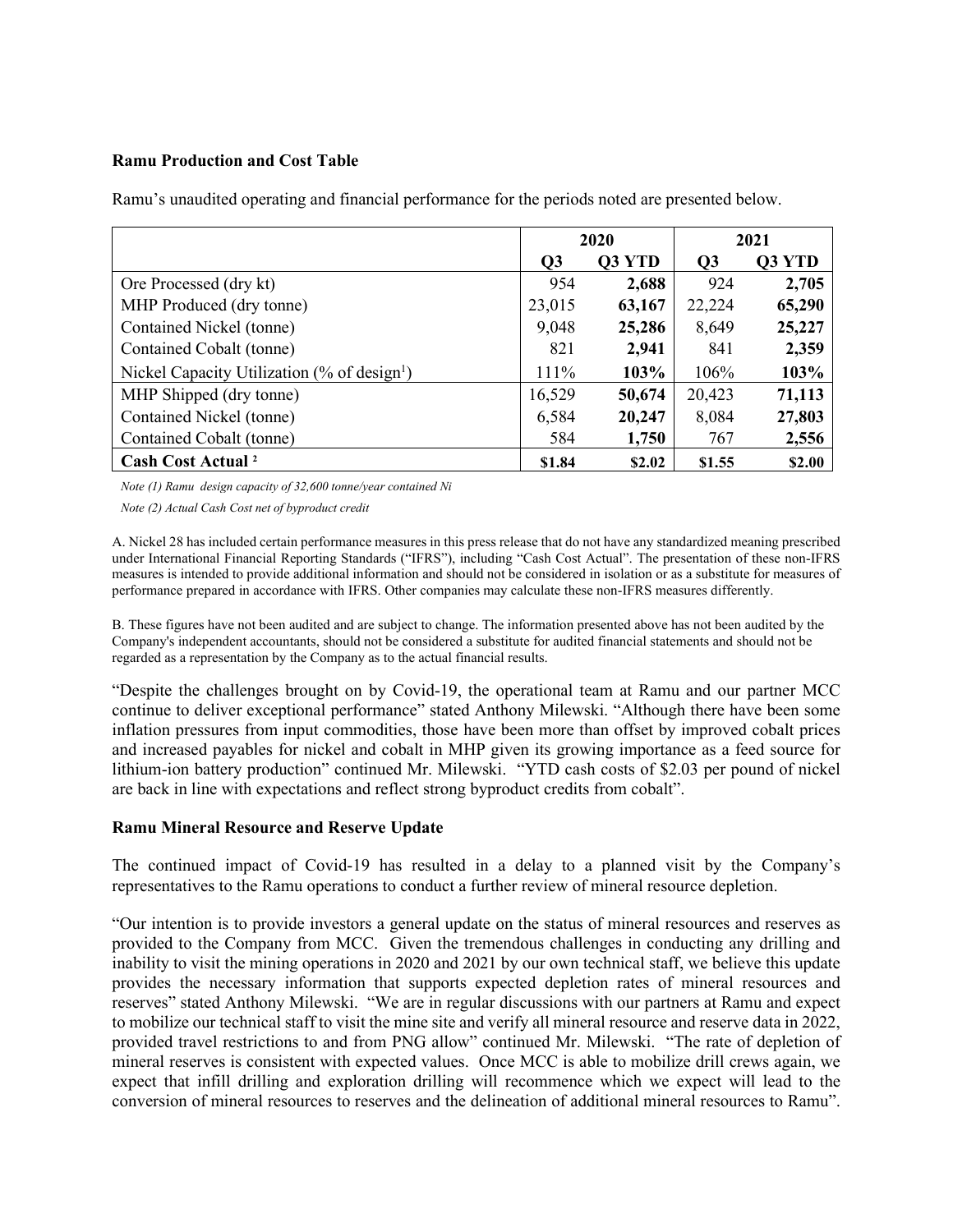The Company previously disclosed that Ramu mineral reserves were 54 million tonnes as of December 31, 2019 and have been depleted approximately 4.1 million dry metric tonnes ("**DMT**") in 2020, as 3.6 million DMT of ore was processed in the Basumuk Refinery operations according to operational data that has been reviewed. "The 3.6 million DMT processed in 2020 is consistent with the 3.6 million DMT processed in 2019 which represented a reserve depletion of approximately 4 million DMT," noted Mr. Milewski.

The Company had previously disclosed the following resource and reserve tables dated as of December 31, 2019.

| <b>Category</b>      | <b>Tonnage (Mt)</b> | <b>Nickel Grade (%)</b> | Cobalt Grade (%) |
|----------------------|---------------------|-------------------------|------------------|
| Measured             | 77                  | 0.86                    | 0.09             |
| Indicated            | 67                  | 0.83                    | 0.09             |
| Measured & Indicated | 145                 | 0.84                    | 0.09             |
| Inferred             | 21                  | 0.90                    | 0.10             |

## **Table 1: Ramu Mineral Resources – Effective Date December 31, 20191, <sup>2</sup>**

### **Table 2: Ramu Mineral Reserves – Effective Date December 31, 20192**

| <b>Category</b>       | <b>Tonnage</b> (Mt) | <b>Nickel Grade (%)</b> | <b>Cobalt Grade (%)</b> |
|-----------------------|---------------------|-------------------------|-------------------------|
| Proven                | 21                  | 0.91                    | 0.10                    |
| Probable              | 33                  | 0.85                    | 0.09                    |
| <b>Total Reserves</b> | 54                  | 0.88                    | 0.09                    |

#### **Notes:**

- **1.** Mineral resources at a cut off of 0.5% Ni and a minimum mineable thickness of 0.5m; mineral resources are inclusive of mineral reserves; the figures may not add exactly due to rounding; mineral resources do not include the +2mm rock fragments in the rocky saprolite layers; mineral resources that are not mineral reserves do not have demonstrated economic viability.
- **2.** Mineral reserves at a cut off of 0.5% Ni and a minimum mineable thickness of 0.5m; mineral reserves are included in mineral resources; the figures may not add exactly due to rounding; mineral reserves do not include the +2mm rock fragments in the rocky saprolite layers.

### **About Nickel 28**

Nickel 28 Capital Corp. is a nickel-cobalt producer through its 8.56% joint-venture interest in the producing, long-life and world-class Ramu Nickel-Cobalt Operation located in Papua New Guinea. Ramu provides Nickel 28 with significant attributable nickel and cobalt production thereby offering our shareholders direct exposure to two metals which are critical to the adoption of electric vehicles. In addition, Nickel 28 manages a portfolio of 13 nickel and cobalt royalties on development and exploration projects in Canada, Australia and Papua New Guinea.

### **Scientific and Technical Information**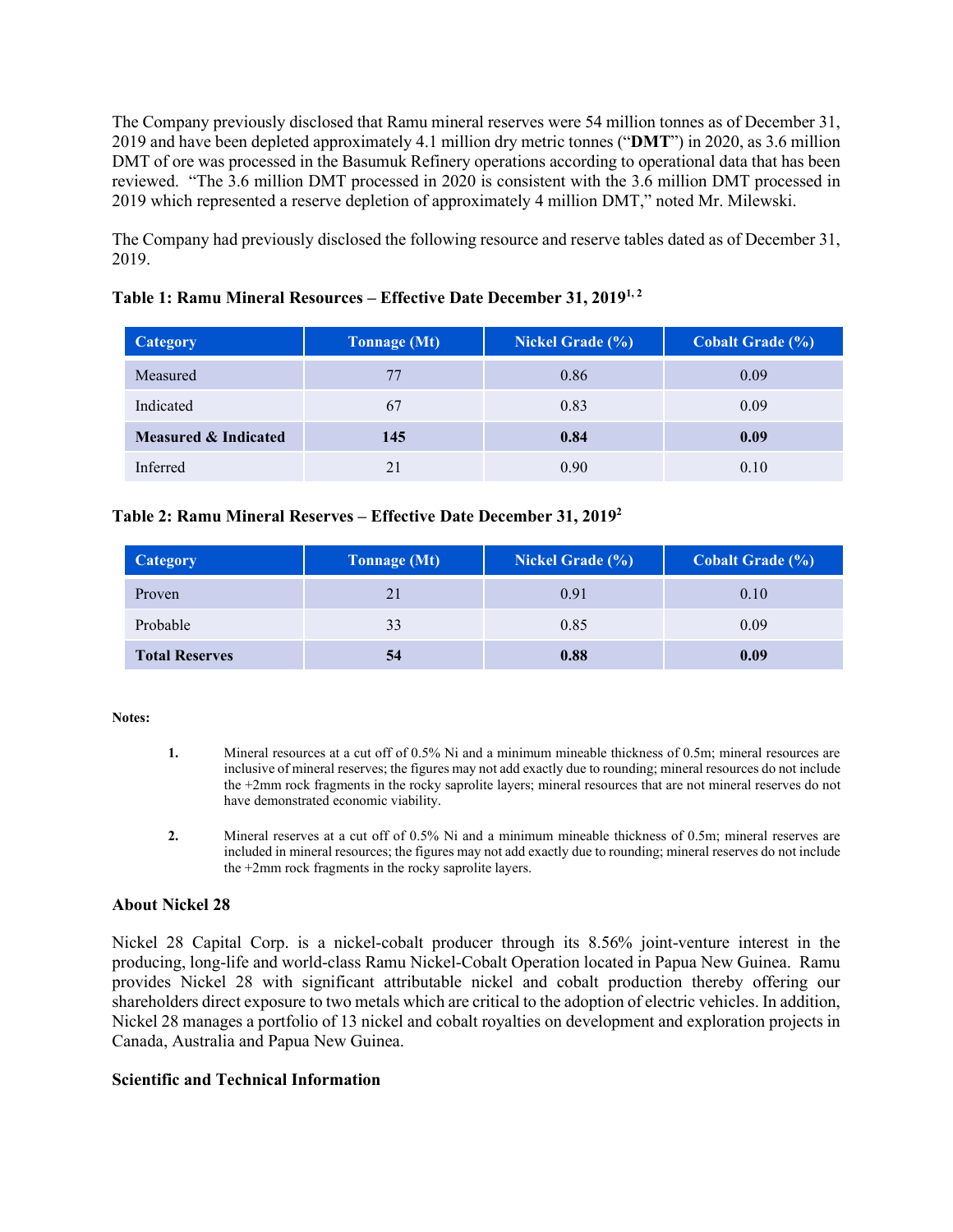The majority owner and operator of Ramu is MCC Ramu Nico Ltd., a 67.02% owned subsidiary of MCC, and is operated by Ramu NiCo Management (MCC) Limited, a wholly-owned subsidiary of MCC. MCC is listed on the Hong Kong Stock Exchange and on the Shanghai Stock Exchange. The scientific and technical information in this news release, as well as additional material scientific and technical information with respect to the Ramu project, has been prepared by MCC in its capacity as operator of Ramu.

Disclosures of a scientific or technical nature in this news release have been reviewed on behalf of Nickel 28 by R. Mohan Srivastava, P. Geo., an independent consultant to Nickel 28 and a "qualified person" as defined by NI 43-101.

All estimates of mineral reserves and mineral resources in respect of Ramu in this news release are presented in compliance with JORC. For reporting in a NI 43-101 format, the inferred resources are not totaled with the measured and indicated mineral resources. The Ramu data has been reviewed and verified in relation to CIM best operating practices for reporting and for scope and content of JORC and NI 43-101 reporting through a due diligence conducted by an independent qualified person on behalf the Company. The technical report in respect of the updated mineral resource and reserve estimate, when filed, will contain more detailed information concerning individual responsibilities, associated quality assurance and quality control, and other data verification matters, and the key assumptions, parameters and methods used by the Company. Ramu is an operating mine and there are no known legal, political, environmental, or other risks that could materially affect the potential development of the mineral resources or mineral reserves.

For additional scientific and technical information in respect of Ramu, including an overview of the sampling, analytical, and test data underlying the Company's previous mineral resource and reserve estimates (and associated quality assurance and quality control, and other data verification matters, and the key assumptions, parameters and methods used by the Company), please refer to the Company's current NI 43-101 technical report entitled "*Ramu Nickel Cobalt Project, Located in Madang Province, Papua New Guinea, NI 43-101 Technical Report*" dated effective as of October 25, 2019 filed under the Company's profile on SEDAR at [www.sedar.com.](http://www.sedar.com/)

### **Cautionary Note Regarding Forward-Looking Statements**

This news release contains certain information which constitutes 'forward-looking statements' and 'forward-looking information' within the meaning of applicable Canadian securities laws. Any statements that are contained in this news release that are not statements of historical fact may be deemed to be forwardlooking statements. Forward-looking statements are often identified by terms such as "may", "should", "anticipate", "expect", "potential", "believe", "intend" or the negative of these terms and similar expressions. Forward-looking statements in this news release include, but are not limited to: statements and figures with respect to the operational and financial results of the Ramu project; statements with respect to the prospects of nickel and cobalt in the global electrification of vehicles; statements related to the repayment of the Company's Ramu operating debt (and the timing thereof); statements related to the Company's attributable cash flow and future cash flow receivable by the Company (and the receipt and timing thereof); statements related to the production impacts of the Covid-19 pandemic; statements related to future evaluation of mineral resource and reserve estimates by representatives of MCC and the Company; and statements with respect to the business and assets of the Company and its strategy going forward. Readers are cautioned not to place undue reliance on forward-looking statements. Forward-looking statements involve known and unknown risks and uncertainties, most of which are beyond the Company's control. Should one or more of the risks or uncertainties underlying these forward-looking statements materialize, or should assumptions underlying the forward-looking statements prove incorrect, actual results, performance or achievements could vary materially from those expressed or implied by the forwardlooking statements.